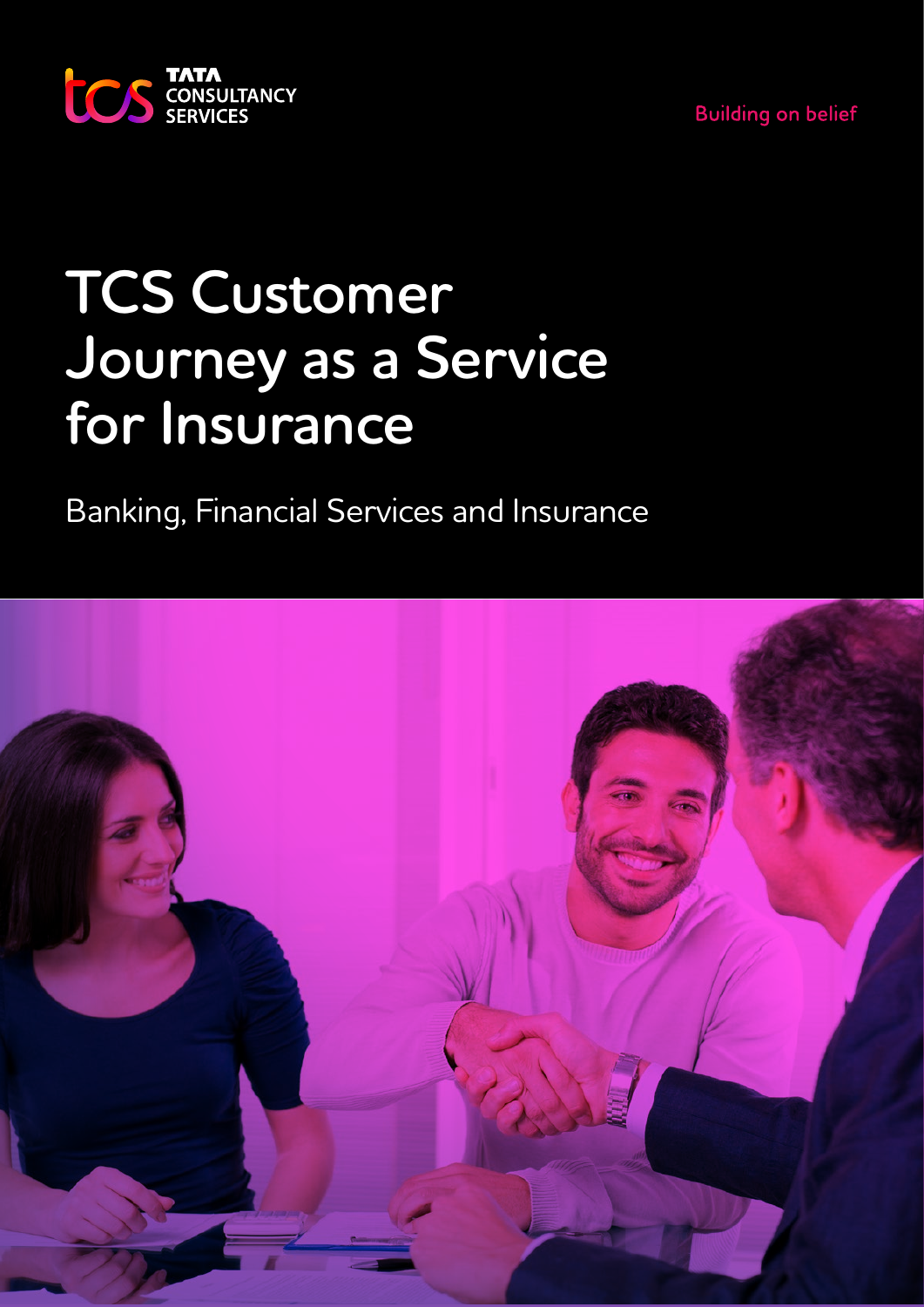Insurance—unlike tangible retail products—involves complex terms, treatment, and varied stakeholder accountability. Insurance products and services which are bought for financial security and mitigation of loss to life, property, and health are complex to sell and service through digital channels. Carriers and producers are looking to understand the customer's buying decision process, events, and interaction patterns that are constantly evolving, by leveraging a new kind of advanced insights - the connected customer journey and intelligence.

TCS Customer Journey as a Service (CJaaS) for Insurance is a customer engagement solution that provides holistic customer journey visualization to orchestrate and personalize the experience. It enables real-time engagement of interaction and event management for profile-based lifecycles and handles everything from onboarding and policy servicing to payments, billing, renewals, settlements of FNOL, and claims handling, providing a quick and relevant customer experience through content and proactive communication.

## **Overview**

Insurance firms have complex IT infrastructures which are further complicated by the use of multiple legacy systems—both acquired as well as proprietary solutions, making it increasingly challenging to deliver a seamless customer experience across multiple channels. Insurance firms have also maintained separate tools and teams dedicated to designing and creating content, as well as processing for online and offline conversation. A lack of integration often causes duplication of efforts while being a hindrance to improvement in customer communication.

TCS CJaaS is a real-time interaction management service that allows you to create, monitor, and deliver profile-based customer journeys. The solution maintains customer engagement communication across all digital and physical channels at the same time from a centralized engagement hub that drives call-to-action for user behavior and customer attribution details. Through both top-line generation and bottom-line business process optimization, the solution elevates customer experience along key performance indicators, improving the speed to market and customer affinity preference to a channel of choice. With use cases across the spectrum of quote, issue, bind, payments, policy renewal, and advance automated claims processing, the solution is effective in updating the claims status and reducing the processing time.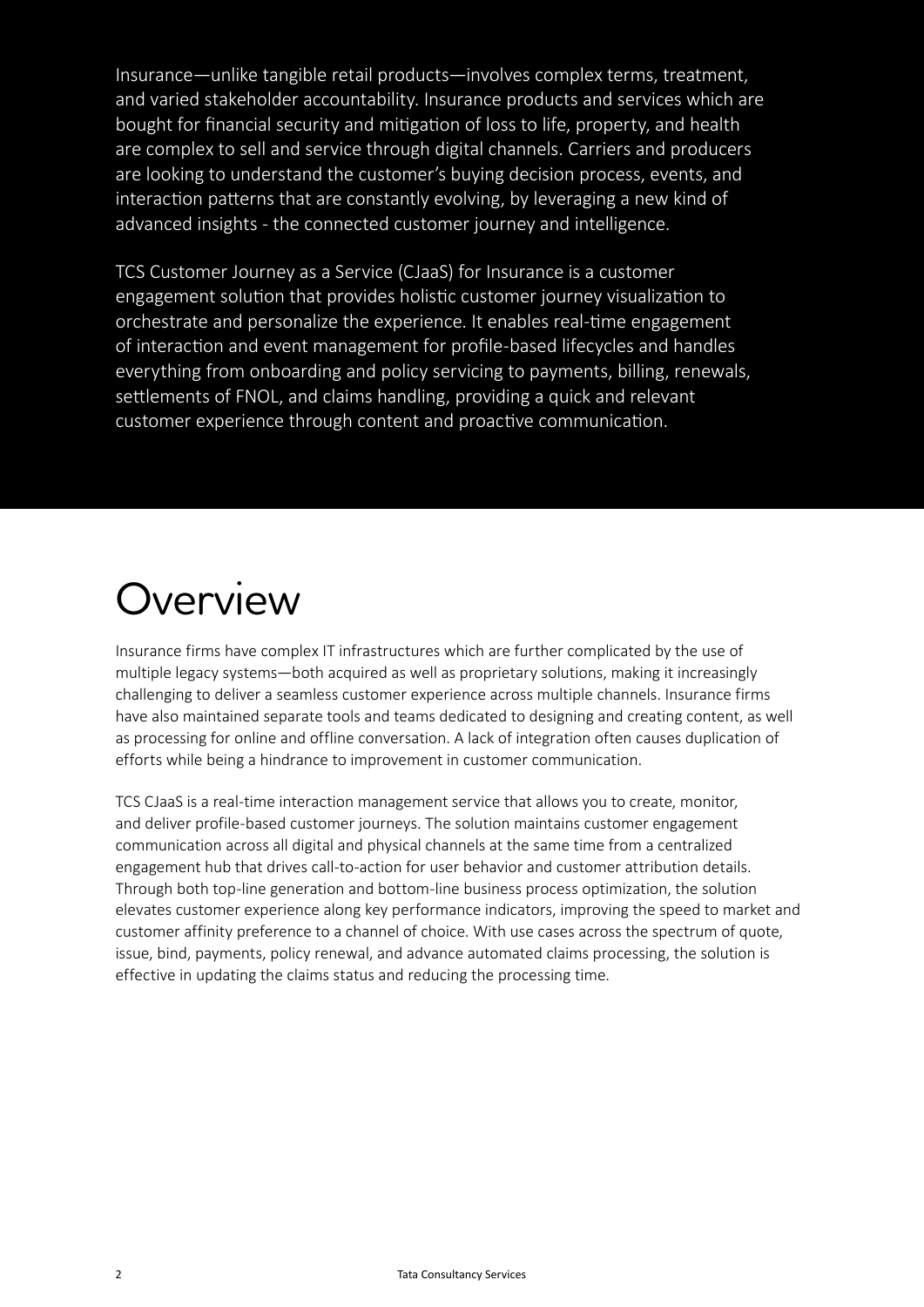

*Figure 1 : Key solutions offered by TCS CJaaS*

# Our solution

TCS CJaaS provides the following key solutions:

- Selfie-service first approach: Applying MFDM™ approach for digital intervention, it measures and suggest success of interaction of end user for personalization and contextualization by tuning in adaptive engagement profiles and attribution analytics.
- Customer experience personalization: Empower agents to engage more meaningfully engagement by capturing customer information and leveraging customer insights to influence and drive engagement.
- Digital multi-media: Add dynamic elements to complex communication to make it simpler and easier for policy holders to sift through important information with interactive charts, graphs, and sliders.
- Agent assist: Deliver the human touch when it matters by allowing prospective buyers to open a new account online or through a mobile device but finish the process in a branch or on the phone with the contact center representative.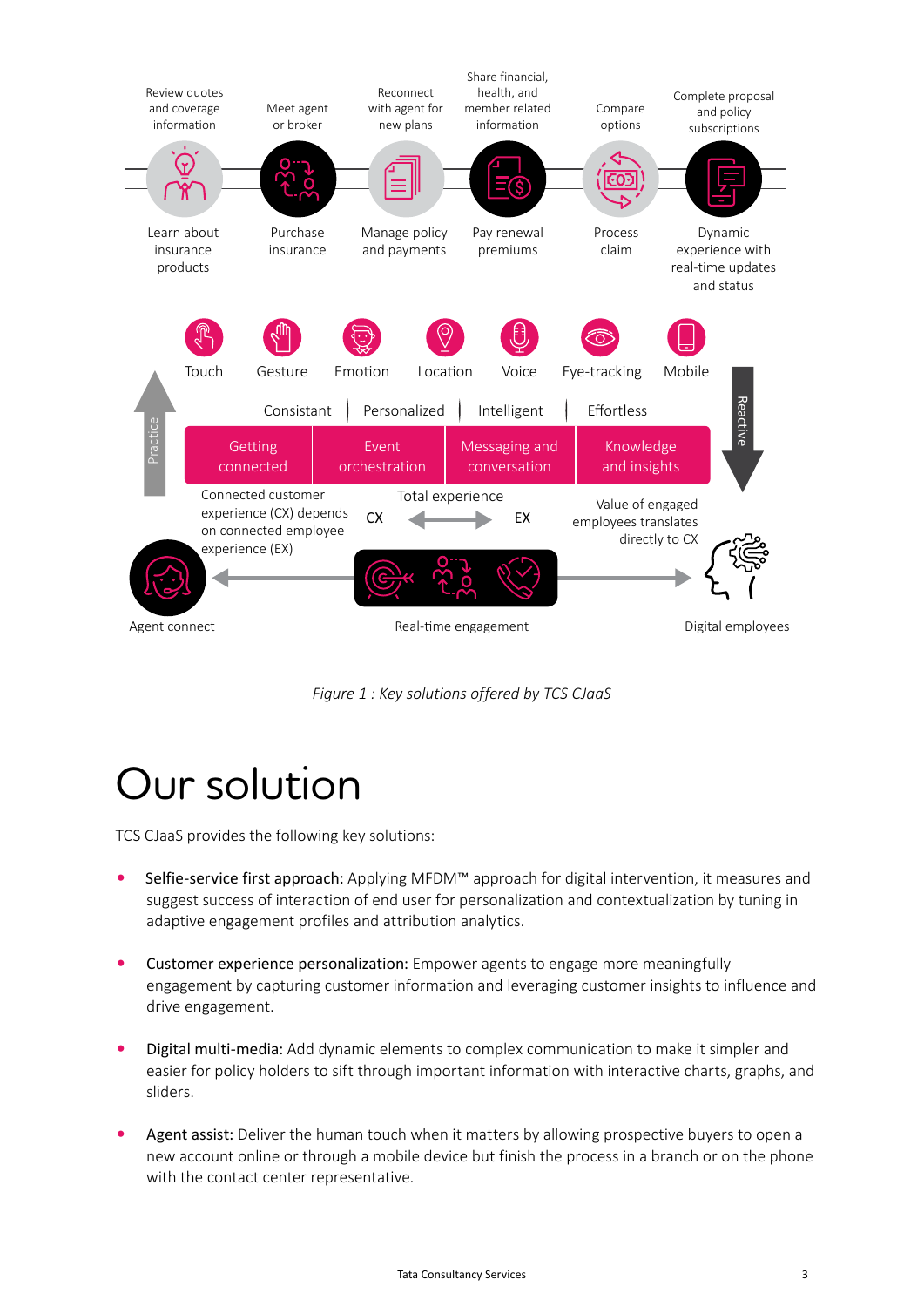# **Benefits**

TCS CJaaS provides the following benefits:

- Streamlined operations: Lead with a selfie-service first approach and streamline quotes along with the account opening and on-boarding processes.
- Automation: Enable the automation of digital forms and claims communication and establish an efficient communication channel.
- Reduced customer friction: Eliminate high-touch customer friction by proactively recommending personalized policy offers, provisions, and welcome letters.
- Enhanced employee experience: Empower every employee and deliver the measured results and a new set of business KPIs.
- Digital multi-media channels: Improve customer engagement and communication by delivering services in the form of web and mobile app digital content, to ensure a superior experience. Enable email, SMS, and native mobile app push notifications for billing.

# Why TCS

A strategic partnership with TCS can help insurance companies take advantage of the following key differentiators:



Ecosystem access: Our partnership and alliances have access to more than 1,000 ecosystem players who assist greatly in various aspects of customer pain areas. Our incubation and early technology allow access to more than 500 fintech players as part of the COIN™ ecosystem and provides competitive advantage, and a seamless experience to our customers.



Domain expertise: TCS provides a range of services to over 154 banking, financial services and insurance customers in more than 3,000 processes close to business. We leverage our experience of servicing 24 out of the top Fortune 100 customers and contact centers along with more than 40,000 FTEs involved in BFSI operations, to understand the end customer's perspective and provide a practitioner's view.

End-to-end capabilities: TCS is the only trusted service provider in the market which can bring the capabilities of platform, service, and consulting bundled with technology service delivery.



Business model innovation: TCS leverages outcome-focused engagement to achieve better accountability and service leadership. The solution is modular, flexible, and completely platform agnostic.